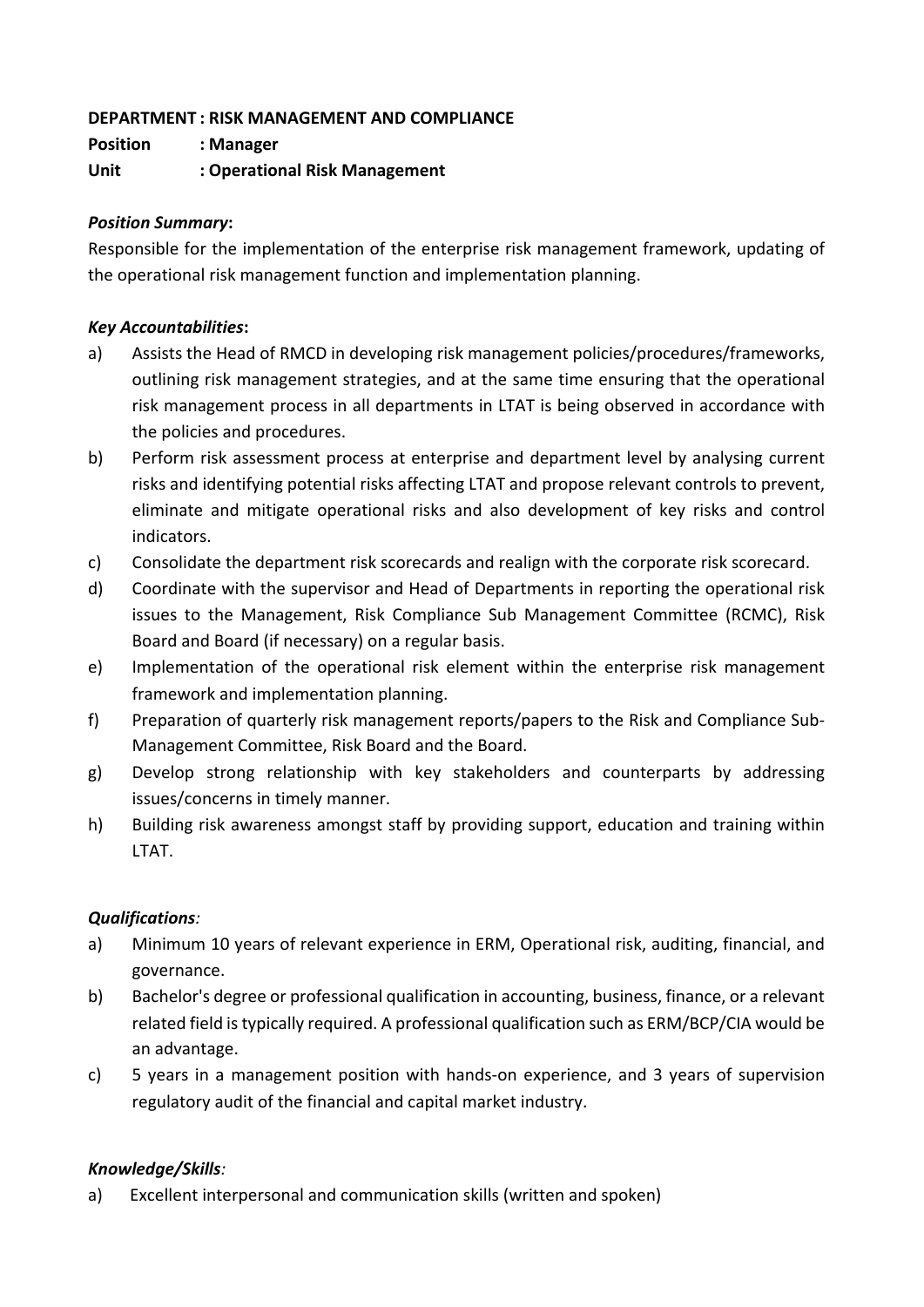- b) Good understanding of capital and financial market guidelines and regulations
- c) Ability to manage tight deadlines and work under pressure
- d) Results driven and possess leadership qualities
- e) Ability to deal with people at all levels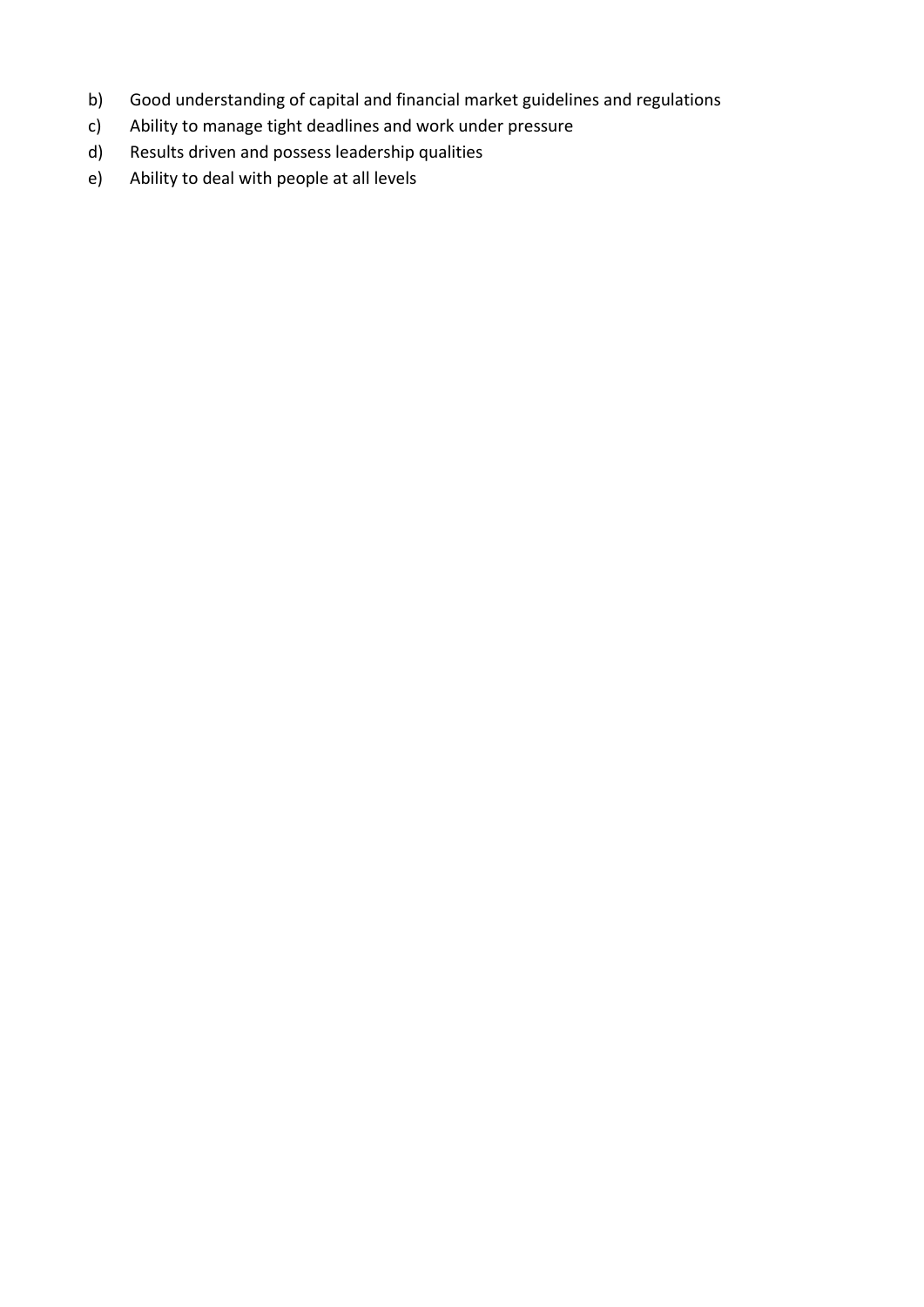#### **DEPARTMENT : RISK MANAGEMENT AND COMPLIANCE**

**Position : Manager**

### **Unit : Independent Risk Assessment**

### *Position Summary:*

Responsible and act as an advisor to the investment committees/Panel by providing independent risk opinions that incorporate assessment of a comprehensive set of risks pertinent to investment proposals from LTAT's Investment Division. Value add to the investment decision making by highlighting and awareness of key emerging risks to protect LTAT from exposure to losses as a result of credit, market, liquidity, operational, model and other relevant risks. Adopt agile risk identification and assessment processes, taking into consideration the risk-return perspective.

### *Key Accountabilities***:**

- a) Drive the accurate identification and assessment of all risks associated with investments proposals, strategies and frameworks.
- b) Identify the key emerging risks, likely impacts and potential mitigating measures proactively as part of the independent risk assessment.
- c) Design and implement the overall risk management and oversight processes, which includes balancing of risk and returns trade-off.
- d) Develop risk assessment tools particularly for universe review exercises including but not limited to stock/bond/counterparty universes.
- e) Support the ongoing implementation, expansion and strategies of a risk assessment and management processes for LTAT's investments' portfolio.
- f) Monitor the adherence of the investment proposal to the Investment Policies and Guidelines.
- g) Maintain a keen understanding and awareness of key industry trends and economic issues as well as identification of key emerging risks.
- h) Involve in Strategic Asset Allocation (SAA) review for the capital market assumptions and risk appetite statement.
- i) Provide advisory in LTAT's new projects relating to investments (i.e. LTAT's investment database, LTAT's content management).
- j) Recommend accounting principles and business valuation techniques (i.e. discounted cash flow, comparable company and Precedent transaction) an asset.
- k) Assist with analysing meaningful reporting including risk profile key risk developments and risk mitigations for LTAT's investments portfolio.
- l) Value-add to incorporate forward-looking assessment of investment risk at portfolio monitoring level.
- m) Involve in preparing LTAT's annual report (i.e. Risk Management Statement, Investment Risk Statement, MFRS 7 computation and etc.)
- n) Develop internal templates or models for investment risk section.
- o) Responsible in performing validation exercise for LTAT's internally develop templates.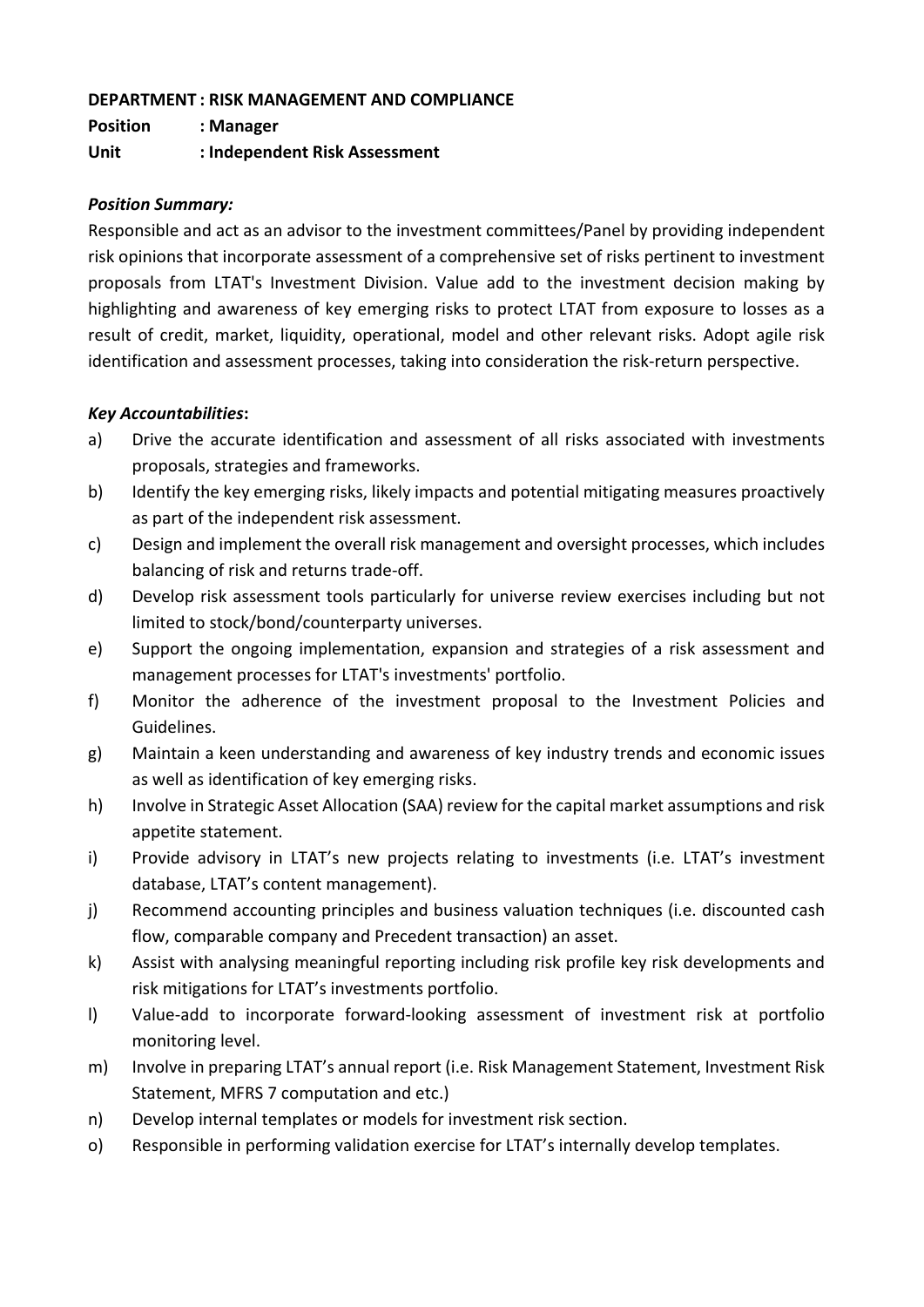- a) Minimum of 10 years of experience in investment risk management.
- b) Bachelor's degree in Finance/Risk Management/ Actuarial Science/Mathematics/Statistics/or any business/finance/investment related courses.
- c) A charter holder or candidate for Chartered Financial Analyst (CFA)/Financial Risk Management (FRM) would be an advantage.
- d) Has worked in a financial institution including asset management company/investment bank /pension fund for at least 7 years.
- e) Able to review risk assessment and evaluation on the investment proposals independently.
- f) Experience in data analytics would be an advantage.

- a) Extensive knowledge of Investment/financial markets/instruments/in various asset classes including private equity, real estate, public equity, fixed income, money market and project finance particularly in area of investment risk.
- b) Able to take initiatives and manage multiple complex investment proposals relevant to key responsibilities.
- c) Analytical mindset, able to synthesize quantitative and qualitative data from disparate sources and articulate via clearly risk assessment for high level audience.
- d) Superior writing skills, ability to produce concise, impactful risk assessment that bridge risk concepts and fundamentals and verbally articulate risks clearly for senior audiences.
- e) Builds and leverages strong relationships and partnerships within the organization and across Investment Division to support recommendation.
- f) Demonstrates strong business acumen with sense of judgement, seeks and incorporates diverse perspectives in making recommendations to implement and enhance risk processes that are relevant to risk department as well as broader organization.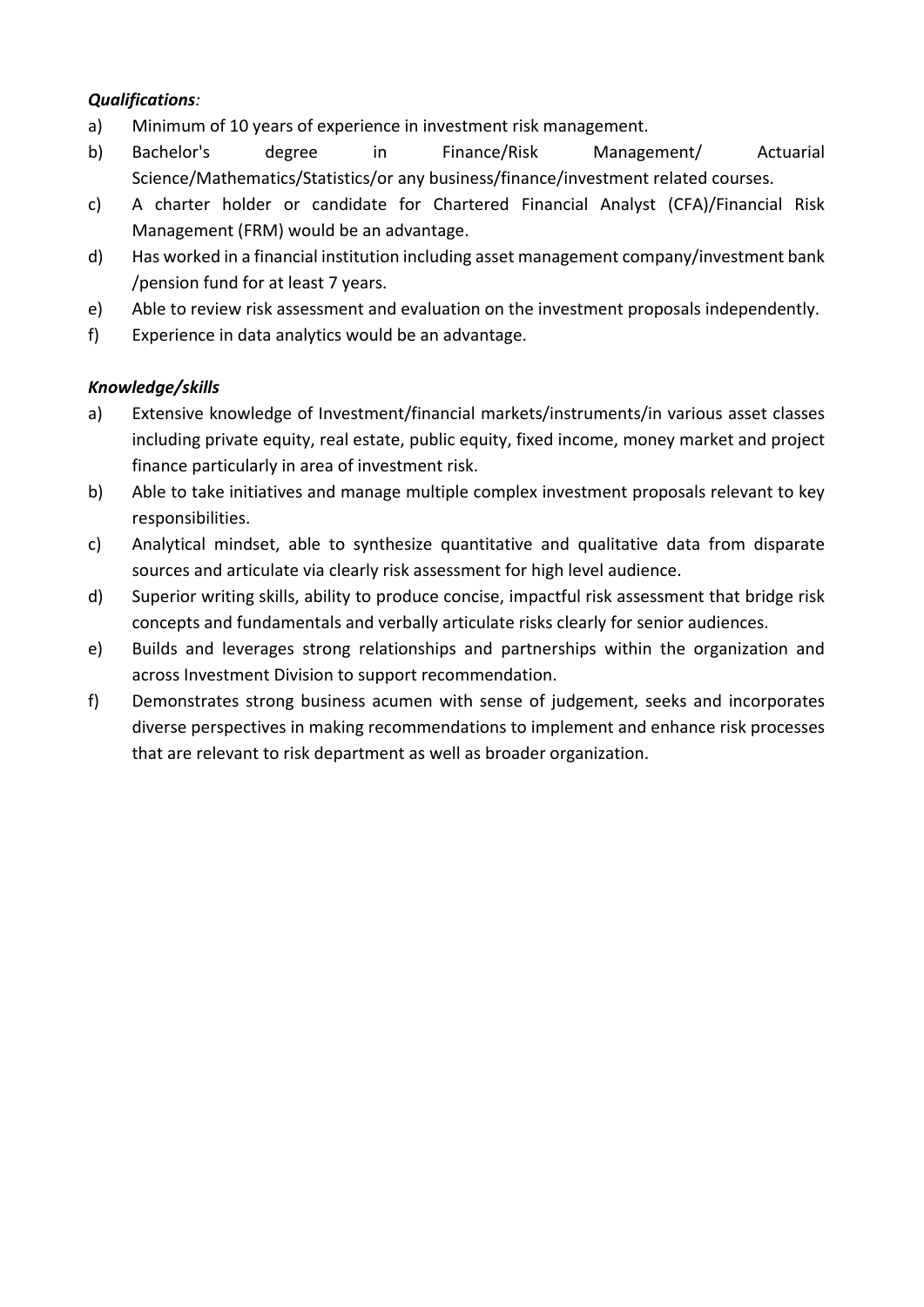#### **DEPARTMENT : FINANCE AND ADMINISTRATION**

**Position : Manager Unit : Account Division**

### *Position Summary:*

Responsible to assist Head of Department in ensuring the preparation and submission of monthly LTAT Management Accounts for management reporting and interim/yearly LTAT and Group Financial Statements for auditing, taxation and zakat computation are in accordance with Malaysian Financial Reporting Standards (MFRS), and other approved standard/policies. The job scope also requires in supervising the Sistem Perakaunan Berkomputer LTAT (SPBL) and Sistem Akaun Berkumpulan LTAT (SAKBL) for ensuring the daily operation run smoothly as well as responsible in ensuring the management of administrative affairs for the Account Division runs in efficient manners.

### *Key Accountabilities***:**

### 1. LTAT Account and Operation

- To prepare and ensure the process of preparing and submission of the monthly LTAT Management Accounts and supporting schedules to management and respective departments in accordance with the Malaysian Financial Reporting Standards (MFRS) within 7 working days after the closing of the general ledger.
- To prepare and ensure the process of preparing and submission of interim/yearly LTAT Financial Statement and Audit Schedules of National Audit Department (JAN) in accordance with the MFRS and within the time frame given as well as updating LTAT Accounting policies adhered to new MFRS and requirements of the Tabung Angkatan Tentera Act 1973 (Act 101).
- To prepare notification paper, presentation slides and analytics data for monthly and yearly financial reporting for notation and Board's approval.
- To monitor daily operation for posting monthly/yearly accruals adjustments, depreciation, disposal transactions for new and existing property, plant and equipment to general ledger via SPBL system.
- To supervise the evaluation of the LTAT credit risk access on accounts receivables (current and non-current), investment at amortised cost and other investment instruments to perform provision on expected credit loss on a yearly basis.
- To manage audit matters related to job scope in ensuring LTAT obtain Audit Report and act as LTAT Liaison Officer with JAN.
- To ensure the accuracy of the data transaction and accounting treatment in the SPBL ledger including financial investment, portfolio management, Zakat payment, Members' Account, investment properties, inventories (account project) as well as bank reconciliation in accordance with MFRS and in line with current policies.
- To manage the submission/filing of tax payables (Form e-CP204), Income Tax Return Form (e-C Form) and Country by Country reporting (CbCR) Rules 2016 to Inland Revenue Board within the stipulated time and in accordance with statutory requirements.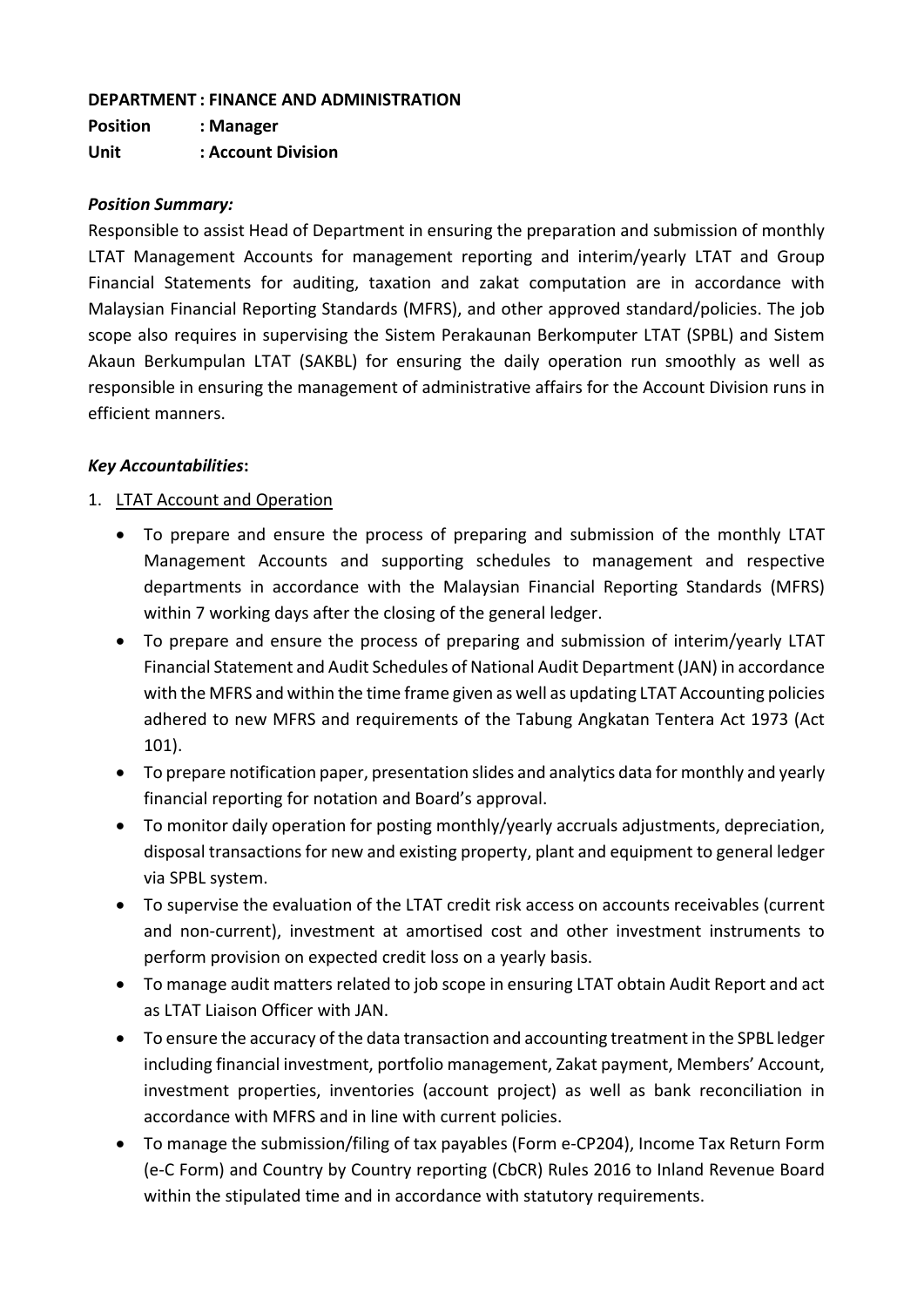- To manage system enhancement and new integration process with other system in LTAT. To manage and monitor on the management of SPBL for ensuring the daily operation run smoothly and liaise with ITMD/Consultant for any system disruption and enhancement.
- To assist HOD in reviewing, testing, evaluating the effectiveness of policies, systems and procedures related to the operation of the account division on an ongoing basis and give insight for process improvement.
- To ensure the Bank Reconciliation Statement process for all LTAT Bank Accounts is carried out daily within 24 hours of working days.
- To ensure the computation of LTAT zakat payment for Board's approval is according to the Working Capital method or alternative method based on the approved guidelines by the Zakat Collection Center.
- To manage the portfolio management reconciliation report and Audit Schedules for auditing prepared on monthly and yearly basis.
- To ensure the approval and posting in Financial Investment Module on daily/monthly basis for transactions related to sales of shares/purchase of shares/dividend/money market placement/OCI Reserve within Limit of Authority.
- To ensure the approval and posting in SPBL ledger related to cost of inventories/CSR project transactions, payment for investment properties as well as fair value on investment properties within Limit of Authority
- To ensure the inventories and Corporate Social Responsibility activities/transactions are accurate and reconciled on monthly basis.
- To ensure the transaction related to Members' Contribution Account is accurate and reconciled on monthly and yearly basis.

### 2. Group Account and Compliance

- To prepare and ensure process of preparation and submission the Group Financial Statement to National Audit Department (JAN) in accordance with Malaysian Financial Reporting Standards (MFRS) on or before 30 June of the following year or as schedule prepared.
- To prepare approval paper, presentation slides for Group Financial Statements for Audit Committee and Board approval.
- To ensure all audit schedules and all information are accurate and figures are tally with the notes to LTAT Group Financial Statements before submission to JAN within stipulated time.
- To ensure the letter of confirmation balance from Subsidiary companies are replied within 5 working days after received complete information.
- To ensure the Schedule of Investment are prepared within 3 working days after the closing of general ledger and prepare the impairment testing for subsidiary and associated companies at each reporting date.
- To monitor and review the impact of new/updated MFRS and MASB's technical announcement on LTAT and Group Financial Statement.
- To manage system enhancement and monitor on the management of SAKBL in ensuring the system operation fun smoothly.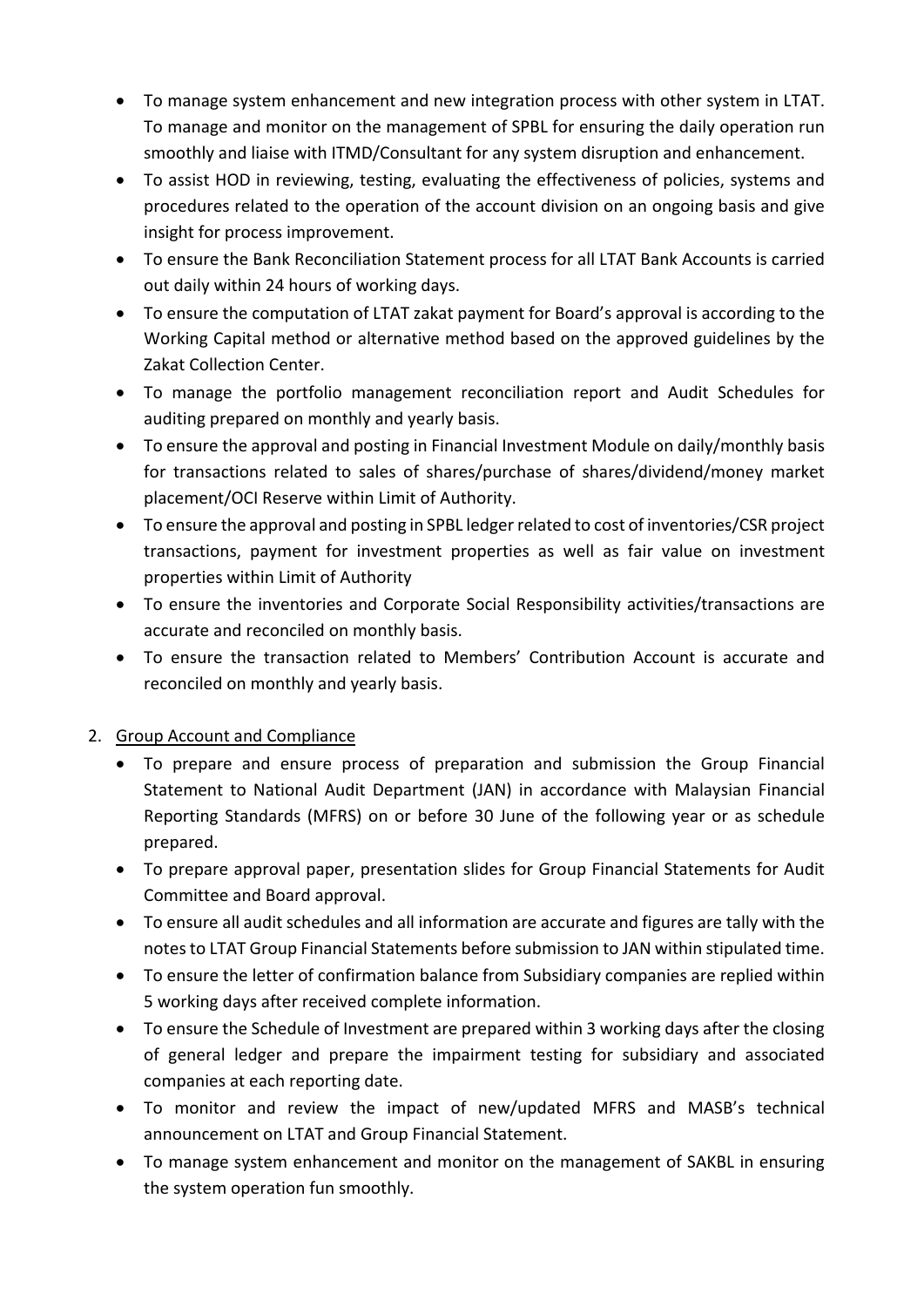- To ensure the organisation chart (family tree) for subsidiary and associated companies are prepared accordingly.
- To ensure the Financial Policy and Guidelines are reviewed every 5 years.
- To ensure the Purchase Order Print (POP) to be approve for payment in 3 working days within the Limit of Authority.
- To prepare LTAT Annual Budget not later one month before the commencement of each financial year.
- To prepare approval paper, slides presentation for LTAT Annual Budget for Board approval.
- To check and ensure yearly final virement are prepared accordingly after year end closing for management approval.
- To ensure all accounting and reconciliation of Surian Tower completed within 7 working days after receiving report from Building Manager.
- To manage the operation of Subsidiaries Companies (Irat and SPV)
- Perform duties as Quotation Committee and authorized payment approver through the AFFINMAX Affinonline.com according to the authorized limit (Approver).

- a) Bachelor Degree in Accountancy from recognised University.
- b) Member of Malaysian Institute of Accountants.
- c) Minimum 10 15 years of working experience
- d) Minimum 5 years experience in managerial role (accounting and finance line).

- 1. Good knowledge on accounting treatment, standards and policies as well as good understanding in Malaysian Financial Reporting Standards (MFRS).
- 2. Proficient in handling financial system e.g. SPBL, SAKBL and integration system.
- 3. Proficient in Ms. Office (Word, Excel, PowerPoitnt).
- 4. Able to work under pressure to meet the deadline given and able to resolve accounting and operational issues.
- 5. Excellent interpersonal, communication and teamwork skills with all levels and other departments.
- 6. Possess leadership skills, multi-tasking and time management skills, with the ability to prioritize tasks.
- 7. Good rapport with internal, other government agencies and people management.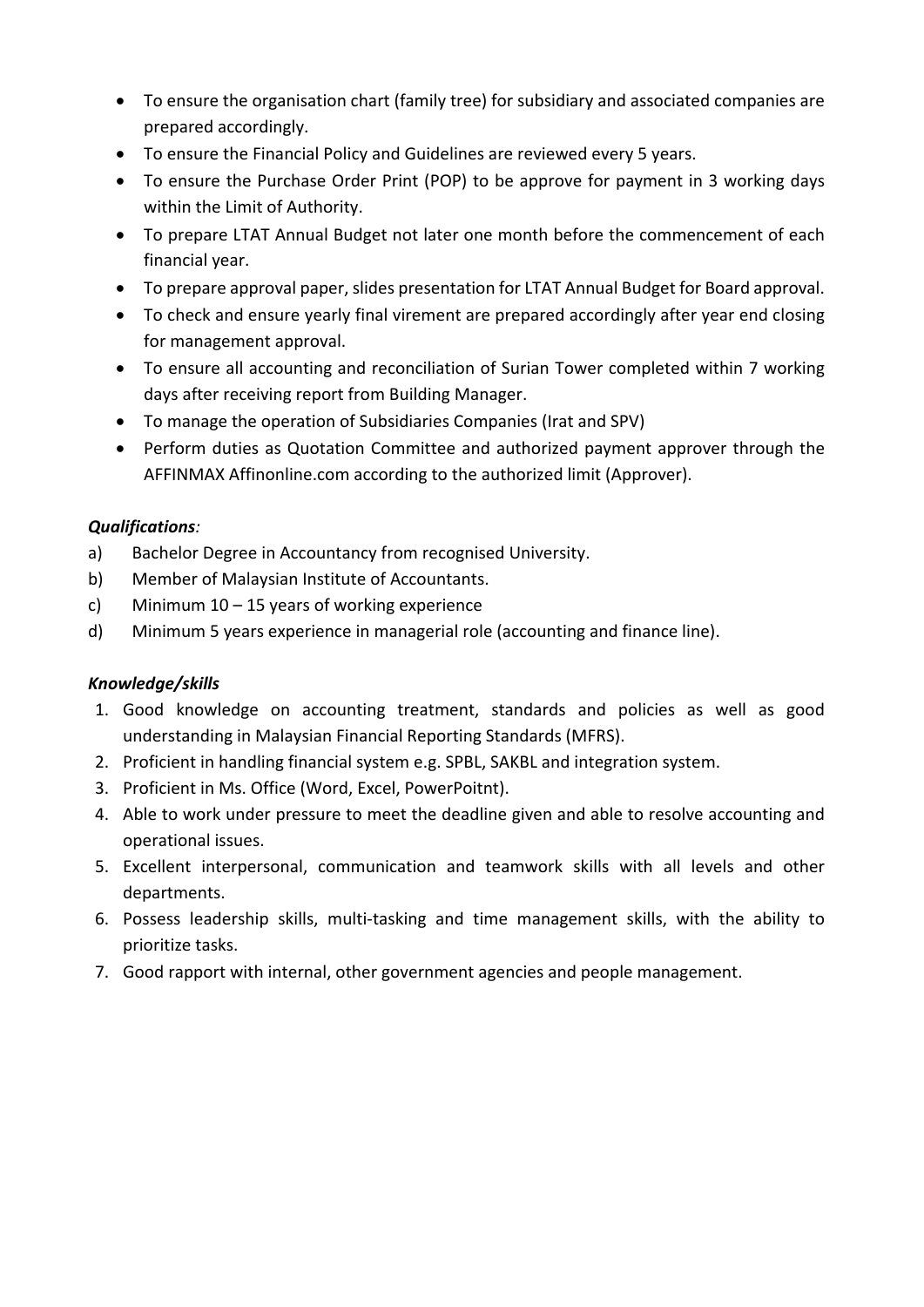#### **DEPARTMENT : LEGAL AND SECRETARIAL**

**Position : Manager**

**Unit : Legal**

# *Position Summary:*

Responsible to support the existing legal team and oversee overall corporate secretarial function.

# *Key Accountabilities***:**

1) General Responsibility

- To assist the Head in managing the Department in delivering its functions to clients (internal and external) including stakeholders, among others the following:-
	- All deliverables on legal department; and
	- All deliverables on secretarial unit including to act as the secretary for the meetings of the organisation.
- Assist the Head to monitor and manage administrative including putting work standards process and compliance. This will include provision of mentoring and guidance to the team.
- Assist the Head to interact across the functional teams.

2) Areas of Responsibilities (Legal)

- To support the existing legal team.
- To review, comment and advise clients on all legal matters arising.
- To draft legal documents.
- To provide opinions and/or review the draft opinions prepared by the Senior Executive for internal/external clients.
- To conduct research on relevant subject matters, I needed.
- To sanitise the works of the Senior Executive, if needs be.
- To liaise with legal counsels for all legal matters or depending on projects assigned to the Manager.
- To keep track of any Surat Pekeliling related to LTAT to ensure compliance, if needs be.

3) Areas of Responsibility (Secretarial)

- To support the secretarial function.
- To oversee the corporate secretarial function and coordination of the corporate secretarial works across the functional division/department.
- To advice clients on all secretarial matters including compliance with Companies Act 1965 and Lembaga Tabung Angkatan Tentera Act.
- To attend Board Meetings or Investment Panel Meetings or Management Meeting or any other subcommittee of the Board, upon assignment by the Head of Department.
- To review the minutes of meeting, prepared by the Senior Executive if needs be.
- To be responsible to charter calendar of meetings for Board and committees of the Board.
- To draft minutes of meeting for the relevant committees assigned to the Manager.
- Will be responsible to ensure that all administrative works of the meetings or subcommittees' meetings.
- To ensure compliance with corporate governance pf LTAT including developing any forms of frameworks or policies.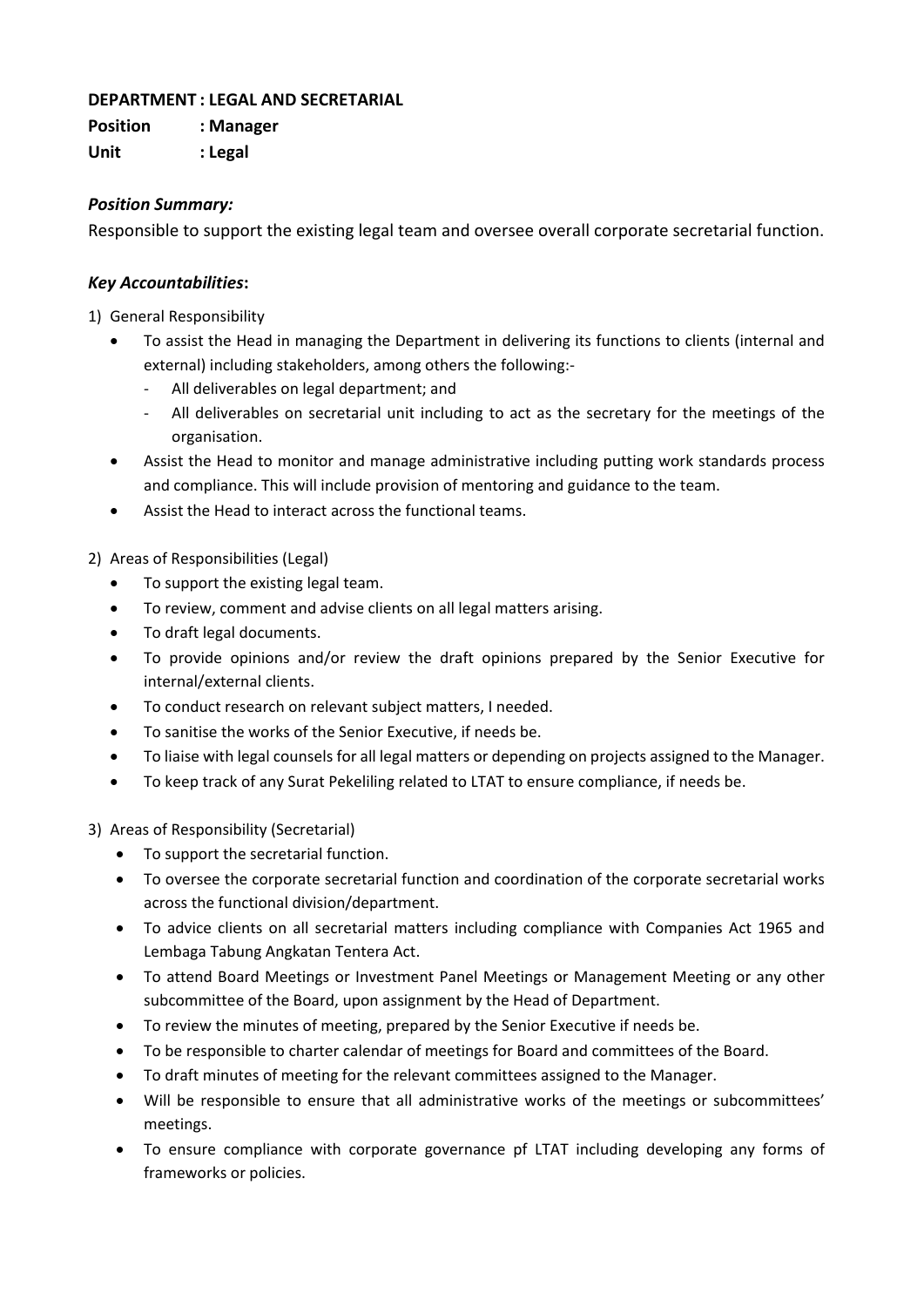- To keep track of any new laws and undertake necessary research to ensure LTTA's compliance and/or to adopt best practise for governance.
- Other matters that will be assigned by the Head of Department in relation to all legal and secretarial matters.

- a) Minimum Bachelor Degree in Law.
- b) At least 10 years or experience in Legal and Secretarial Department or reasonable exposure for secretarial related matters but with 10 years of legal experience.

- a) Excellent interpersonal and communication skills (written and spoken).
- b) Good understanding of legal and secretarial roles.
- c) Ability to manage tight deadliness and work under pressure.
- d) Results driven and possess leadership qualities.
- e) Ability to deal with people at all levels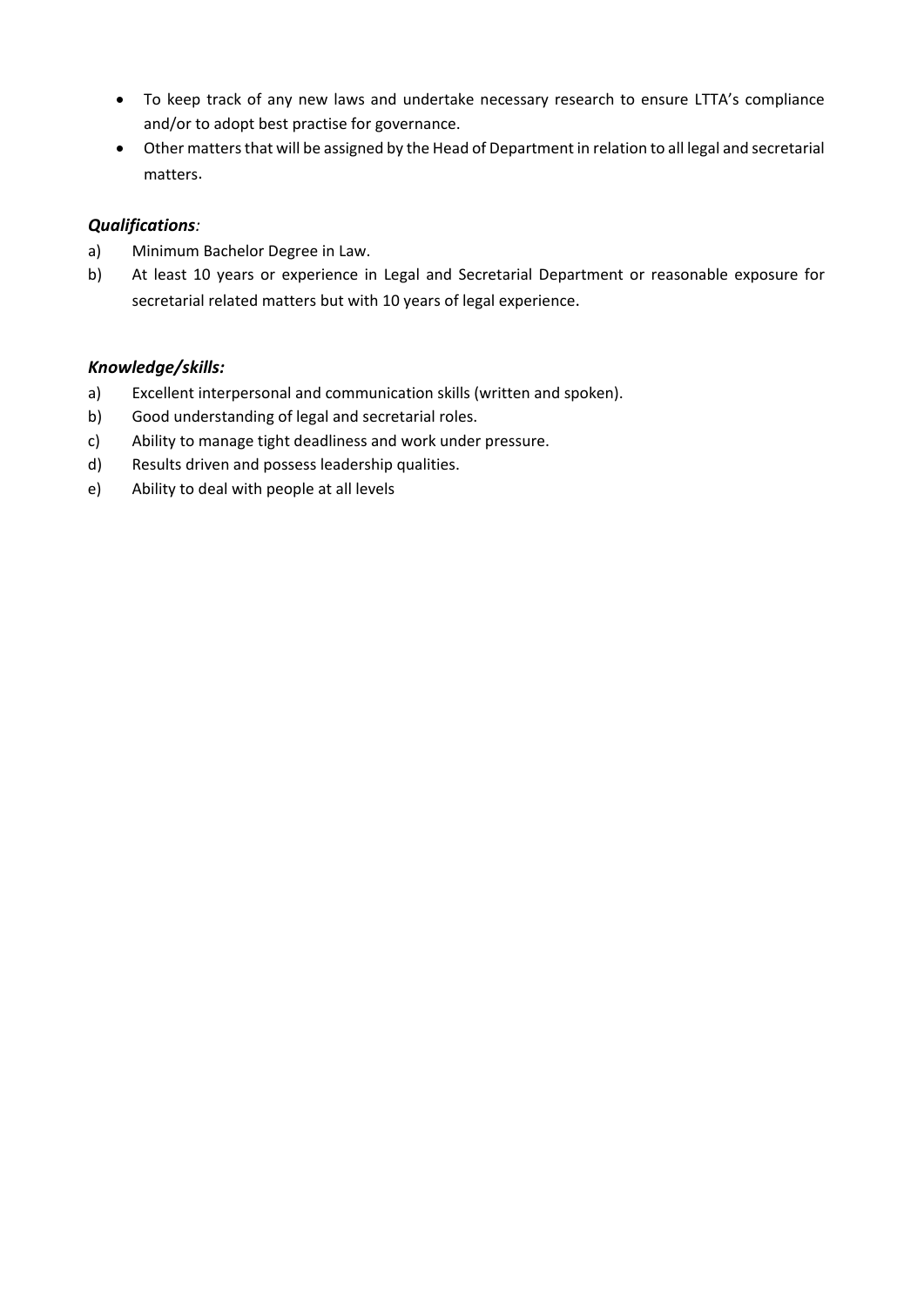#### **DEPARTMENT : LEGAL AND SECRETARIAL**

**Position : Assistant Manager Unit : Secretarial**

# *Position Summary:*

Responsible to support the existing legal team and oversee overall corporate secretarial function.

### *Key Accountabilities***:**

1) General Responsibility

- To assist the Head in managing the Department in delivering its functions to clients (internal and external) including stakeholders, among others the following:-
	- All deliverables on legal department; and
	- All deliverables on secretarial unit including to act as the secretary for the meetings of the organisation.
- Assist the Head to monitor and manage administrative including putting work standards process and compliance. This will include provision of mentoring and guidance to the team.
- Assist the Head to interact across the functional teams.

2) Areas of Responsibilities (Legal)

- To support the existing legal team.
- To review, comment and advise clients on all legal matters arising.
- To draft legal documents.
- To provide opinions and/or review the draft opinions prepared by the Senior Executive for internal/external clients.
- To conduct research on relevant subject matters, I needed.
- To sanitise the works of the Senior Executive, if needs be.
- To liaise with legal counsels for all legal matters or depending on projects assigned to the Manager.
- To keep track of any Surat Pekeliling related to LTAT to ensure compliance, if needs be.

3) Areas of Responsibility (Secretarial)

- To support the secretarial function.
- To oversee the corporate secretarial function and coordination of the corporate secretarial works across the functional division/department.
- To advice clients on all secretarial matters including compliance with Companies Act 1965 and Lembaga Tabung Angkatan Tentera Act.
- To attend Board Meetings or Investment Panel Meetings or Management Meeting or any other subcommittee of the Board, upon assignment by the Head of Department.
- To review the minutes of meeting, prepared by the Senior Executive if needs be.
- To be responsible to charter calendar of meetings for Board and committees of the Board.
- To draft minutes of meeting for the relevant committees assigned to the Manager.
- Will be responsible to ensure that all administrative works of the meetings or subcommittees' meetings.
- To ensure compliance with corporate governance pf LTAT including developing any forms of frameworks or policies.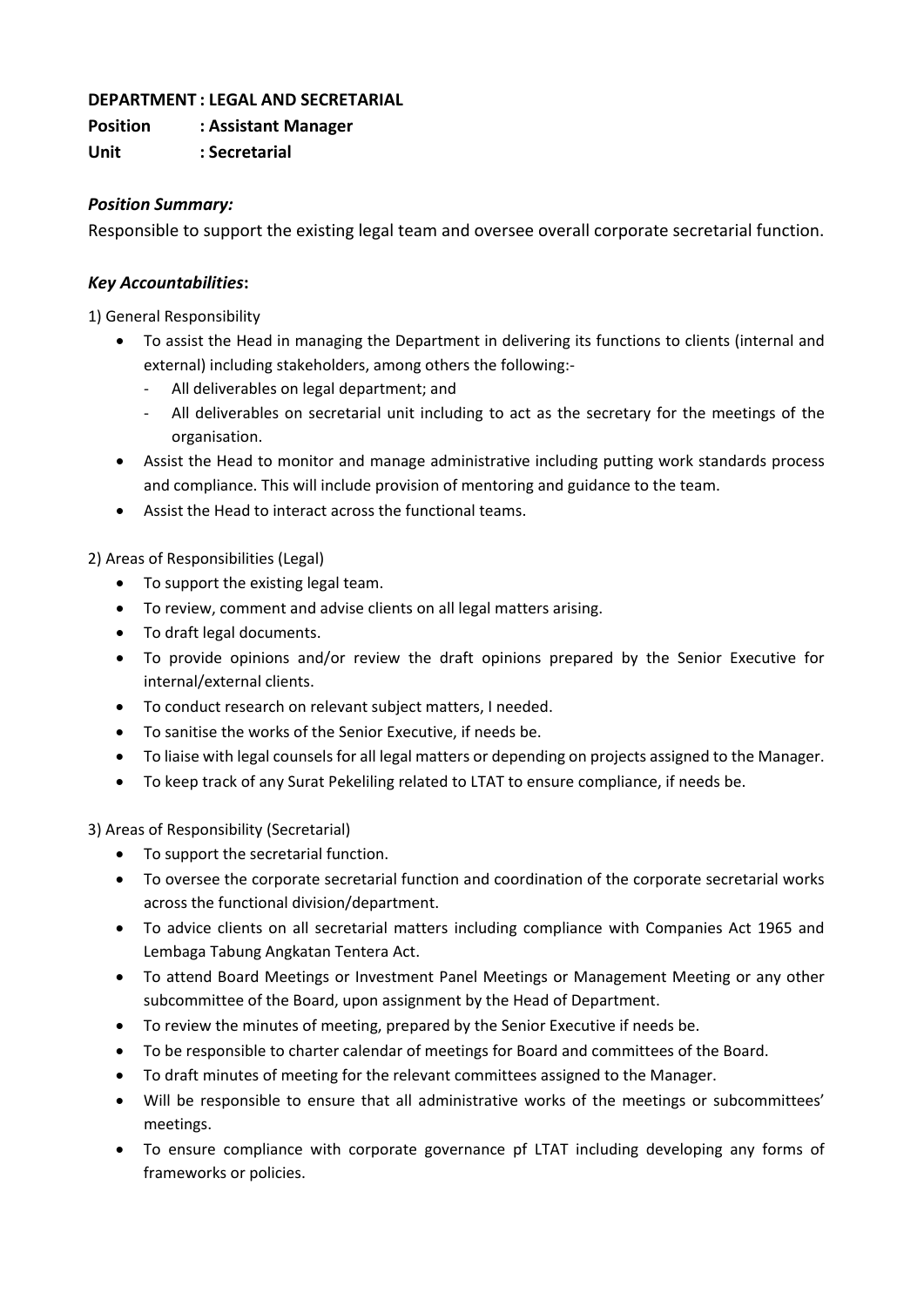- To keep track of any new laws and undertake necessary research to ensure LTTA's compliance and/or to adopt best practise for governance.
- a) Other matters that will be assigned by the Head of Department in relation to all legal and secretarial matters.

- c) Minimum Bachelor Degree in Law.
- d) At least 10 years or experience in Legal and Secretarial Department or reasonable exposure for secretarial related matters but with 10 years of legal experience.
- e) Staff in Grade 19 who passed KPSL exam.

- f) Excellent interpersonal and communication skills (written and spoken).
- g) Good understanding of legal and secretarial roles.
- h) Ability to manage tight deadliness and work under pressure.
- i) Results driven and possess leadership qualities.
- j) Ability to deal with people at all levels.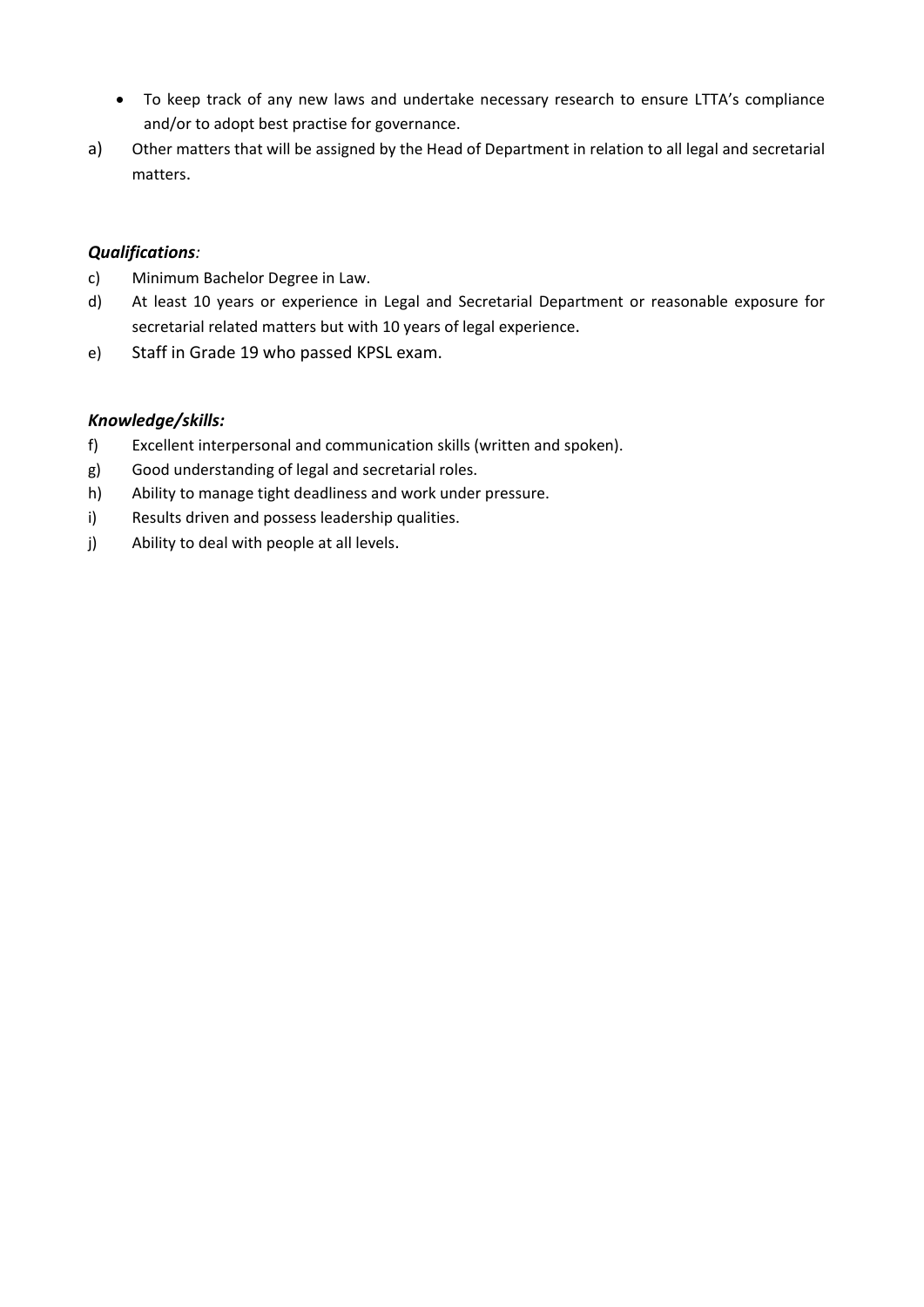### **DEPARTMENT : LEGAL AND SECRETARIAL**

**Position : Senior Executive Unit : Legal and Secretarial**

### *Position Summary:*

Responsible to support the existing legal and secretarial team.

### *Key Accountabilities***:**

- 1) Areas of Responsibilities (Legal)
	- To support the existing legal team.
	- To review, comment and advise clients on all legal matters arising
	- To draft legal documents and interact with the document owners for information and fact finding.
	- To manage the compliance of the legal documents with the process owner.
	- To liaise with legal counsels for all legal matters or depending on projects assigned to the Senior Executive including attending meetings.
- 2) Areas of Responsibility (Secretarial)
	- To assist and support the secretarial function.
	- To advice clients on all secretarial matters including compliance with Companies Act 1965 and Lembaga Tabung Angkatan Tentera Act.
	- To sit for the Board Meetings or Investment Panel Meetings or subcommittee of the Board and prepare the minutes of meeting of the said meeting.
	- To assist to charter calendar of meetings for Board and committees of the Board.
	- Will be responsible to ensure that all administrative works of the meetings or subcommittees' meetings.
	- To ensure compliance with corporate governance of LTAT including developing any forms of frameworks or policies.
	- Other matters that will be assigned by the Head of Department in relation to all legal and secretarial matters.

#### *Qualifications:*

- a) Minimum Bachelor Degree in Law.
- b) At least 3-4 years or experience in Legal and Secretarial areas.

- a) Excellent interpersonal and communication skills (written and spoken).
- b) Good understanding of legal and secretarial roles
- c) Ability to manage tight deadlines and work under pressure.
- d) Results driven and possessed leadership qualities.
- e) Ability to deal with people at all levels.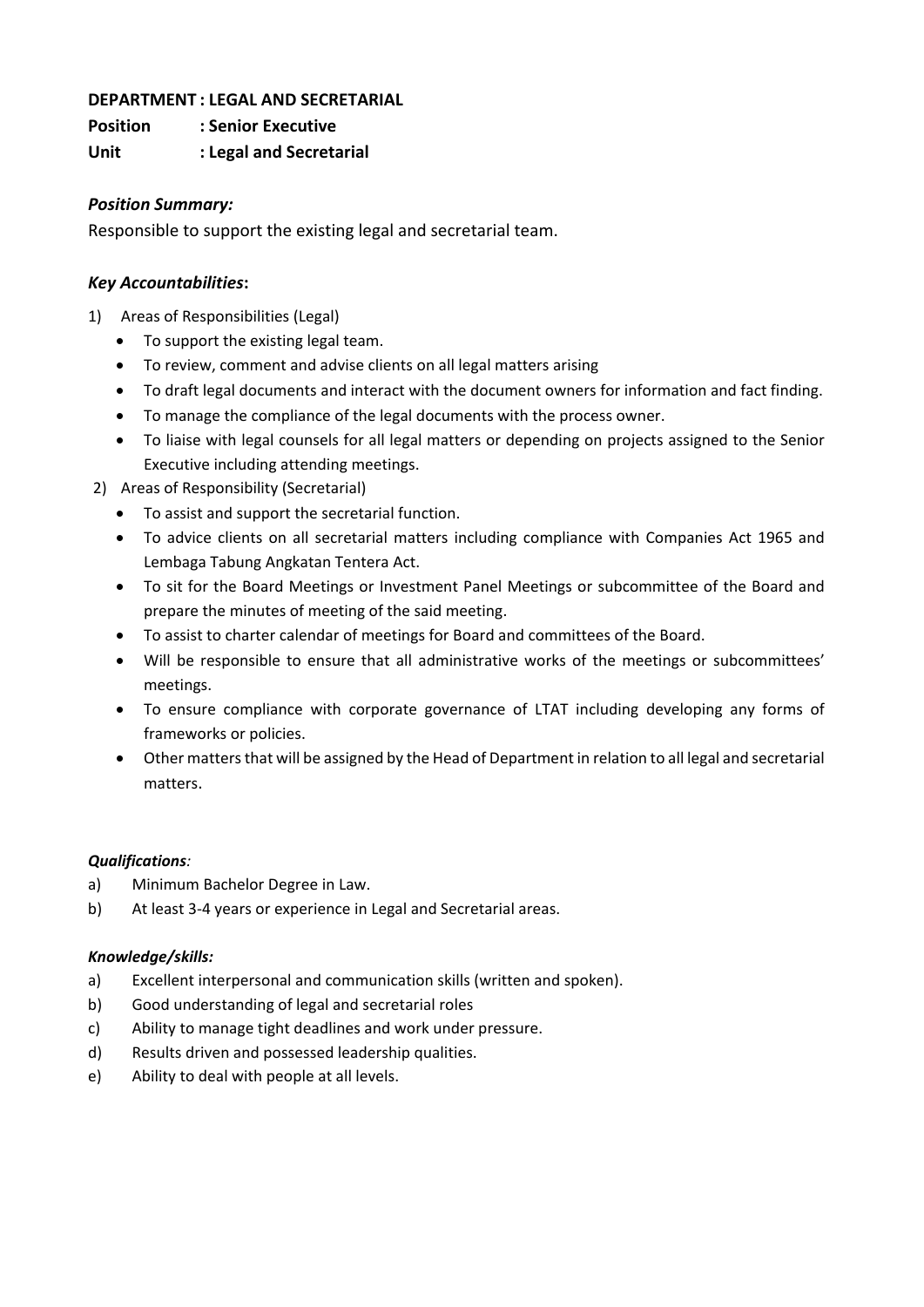# **DEPARTMENT : COMMUNICATION Position : Assistant Manager**

**Unit :** 

# *Position Summary:*

Responsible for assisting the development, coordination and implementation of Public Relations, brand, stakeholder management and marketing communications, comprising both internal and external strategies and executive initiatives to ensure LTAT can achieve its mandates and objectives to remain reputable, credible and trusted by all relevant stakeholders in line with LTAT's brand value. Job scope includes to assist the Manager/Head of Department and to supervise team members in day-to-day operation.

# *Key Accountabilities***:**

- 1. **Corporate Communications**: To assist Manager/HOD to develop and implement LTAT's internal and external communications strategy and plans and to ensure it is aligned with LTAT's corporate objectives.
	- a. To assist on developing an appropriate approach and plan for communications projects/deliverables based on stakeholders' input/information, needs and requirements, and available assets.
	- b. Media Relations: To assist Manager/HOD on planning, implementing and managing media relations strategies encompassing;
		- i. Strengthen LTAT's corporate image via good relationships with the media,
		- ii. Assist to build media relations via media relations program and arrange media visits with the objective of achieving favourable media exposure, coverage and messaging alignment; and
		- iii. Assist in managing data/insights via media motitoring data provided by the appointed agencies to ensure effective issues management of LTAT's reputation.
	- c. Corporate Publications: To plan and management workflow and schedule for the preparation of reports such as Annual Report, and corporate contents. Duties of managing corporate publications encompassing;
		- i. LTAT's Annual Report must be prepared based on adherence to key deadlines, following key requirements of obtaining approvals from the Ministry of Defence and other related regulatory bodies;
		- ii. Assisting on project traking, content management of other LTAT's corporate publication such as brochures, flyers, email blasts, booklets, written Q & A, background briefing, etc; and
		- iii. Providing guidance and content management input to graphic/audio visual production team members with the objective of producing high-quality communication tools.
	- d. Crisis Communications: To assist the Manager/HOD to manage all crisis communications plans (related to media) and prepare media statement to be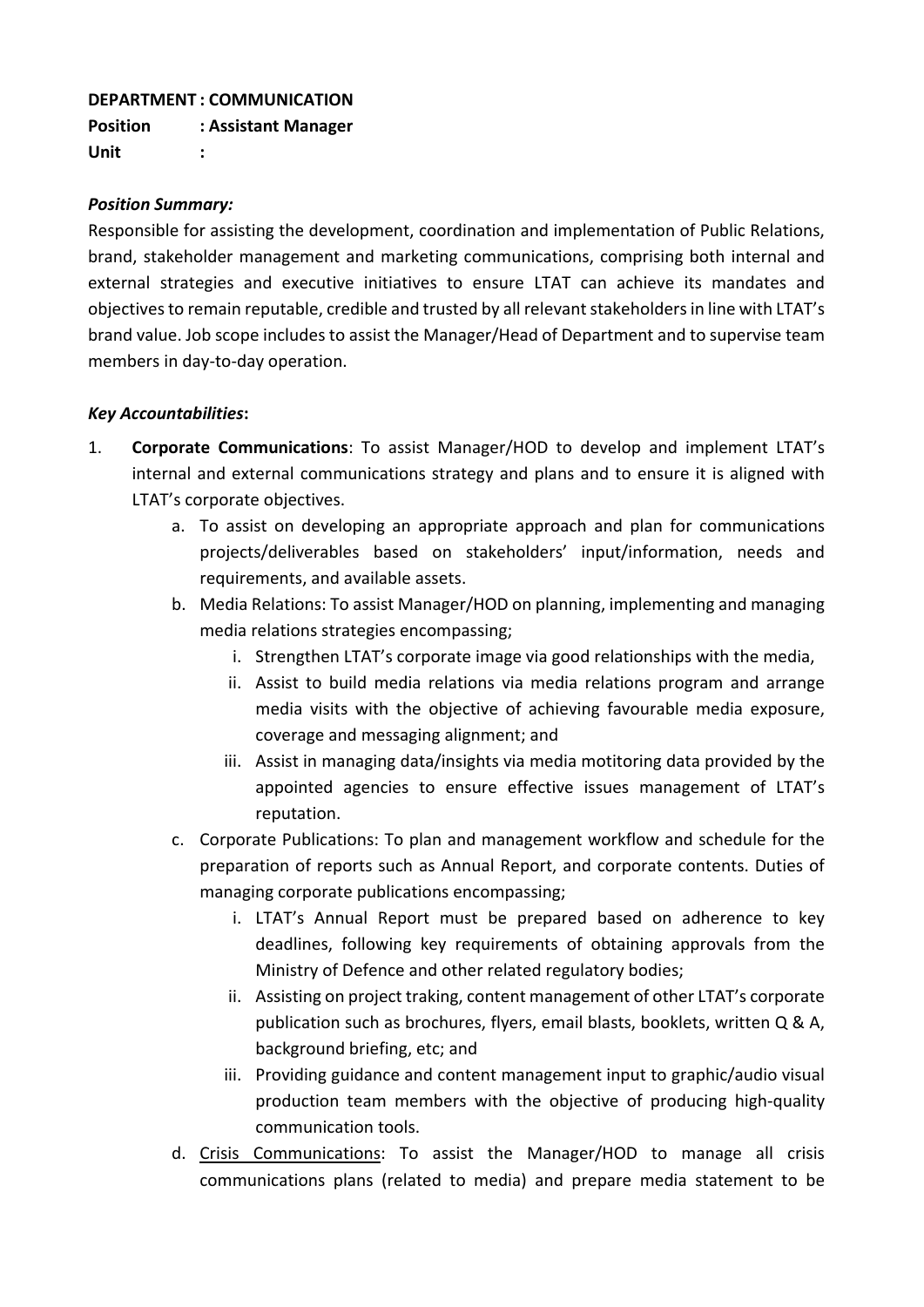disseminated including working with Risk Management and Compliance Department on ensuring successful implementation of LTAT's Business Continuity Management (BCM) plan.

- 2. **Stakeholders Management**: To assist the Manager/HOD to manage all crisis communications plans (related to media) and prepare media statement to be disseminated including working with Risk Management and Compliance Department on ensuring successful implementation of LTAT's Business Continuity Management (BCM) plan.
	- a. Stakeholders' Database and Relationships to coordinate and work with strategic partners such as all 3 corporations under LTAT (PERHEBAT, PPHM & PERNAMA) and offices under Ministry of Defence (MINDEF) such as JHEV to develop LTAT's key stakeholders' database, develop and maintain good relationship with LTAT's key external stakeholders (MOF, EPU, etc).
	- b. Creation of Communication Plans Assist Manager/HOD on the development and implementation of communication plan with internal and external stakeholders, developing and proposing initiatives that aim at strengthening LTAT's relationships with key external stakeholders.
	- c. Management of Parliamentary Question To assist in receiving, distributing and coordinating parliamentary question with regards to LTAT operation from Parliament Unit, Ministry of Defence to the designated parties and to ensure the answers are being submitted before the deadline.
	- d. Cross-functional teams' coordination and support To coordinate with protocol officers liaising with Government entities such as ministerial visits, ceremonies, meetings or special events, providing support to internal teams such as Contributors Management Department (CMD) via providing content/communications tools to support briefings with contributors (physical/virtual).
	- e. Social Media Responsible to publish content for LTAT's internal and external channels including social media channels and to respond to queries related to Communications function which arise from LTAT's social media channels which includes Facebook, Twitter and Instagram.
	- f. Internal Communications To lead supervisors in developing internal communication strategy with staff at all levels using various platform such as intranet, MS Teams, townhall session, email and other channel.
- 3. **Brand & Marketing Communications**: To assist Manager/HOD to develop and implement LTAT's branding and marketing communication plans, tools and activities. To develop content and responsible for managing digital channels and social media management.
	- a. To support Manager/HOD on the development and implementation of brand and marketing communications plans to drive LTAT's reputation and brand credibility as well as wholly owned subsidiaries brand.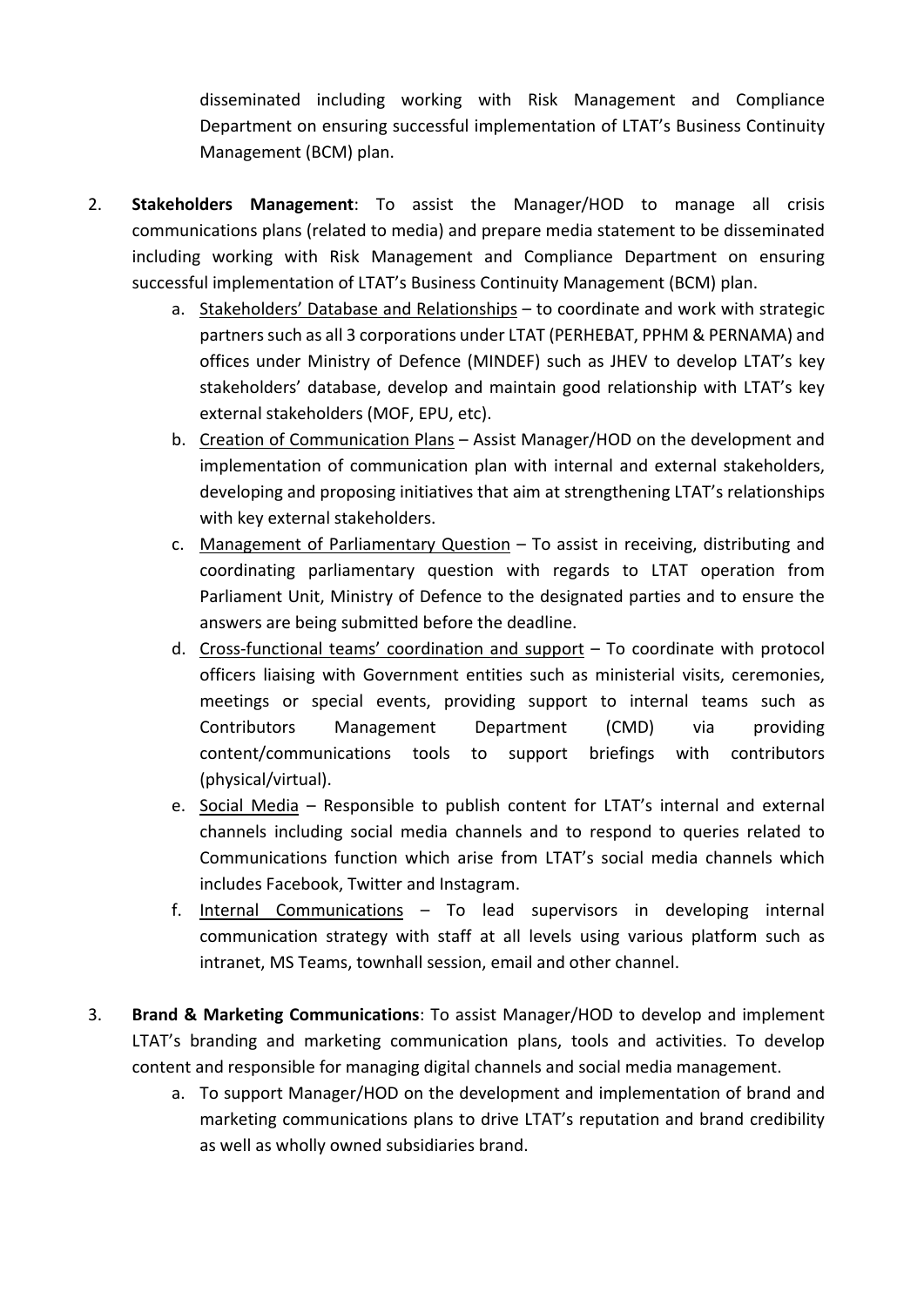- b. To lead and work across teams and collaborate with internal departments and external relevant business functions such as advertising or media agency in accordance with the brand communication strategy and plan.
- c. To ensure that LTAT's brand and identity are adhered to in all campaign materials, promos and encompassing all communication channels.
- d. To lead and work together with graphic designers, web developers and videographers on publications, graphic contents, or projects.
- e. To manage monthly schedule plan for social media and to manage content creation for all social media accounts, including marketing campaigns (promo), graphics and text posts.
- f. To lead, guide and support on designing, script writing and production of all LTAT audio visual communication tools.
- g. Responsible for completion of post-campaign reports and review for all programs including port-mortem analysis.
- h. To lead in management of LTAT's digital channels i.e. website, all social media channels and Intranet content are accurate, relevant and up to date. This includes posting or responding to queries related to Communications function which arise from LTAT's social media channels which includes Facebook, Twitter and Instagram.
- 4. **Corporate Events**: To work with Manager/HOD for organizing and managing a wide range of internal and external events including press conferences and other corporate events in collaboration with the relevant parties/agencies. The scope of the role has widened as LTAT hold virtual events such as webinars or briefing on the internet.
	- a. Assist Manager/HOD to develop concept, overall plan and work closely with internal or external stakeholders and gathers information related to LTAT's corporate event. This includes manage the writing and editing communications material which includes speech text, emcee scripts, banners and buntings as well as event program booklet.
	- b. To work with teams to develop overall budget as well as category-specific budget for certain elements of the event, including manage vendors/suppliers to negotiate quotations for various services and products related to the event.
	- c. To identify opportunities to cut down costs or reallocate funds to ensure that the project stays on budget and manage the preparation of event logistics and postevent review.

# 5. **Other Duties and responsibilities**:

- a. To coordinate and preparation of departmental annual budget and work plans; and
- b. Performing and undertaking any other ad-hoc duties and responsibilities as may be assigned by superior/management from time to time.